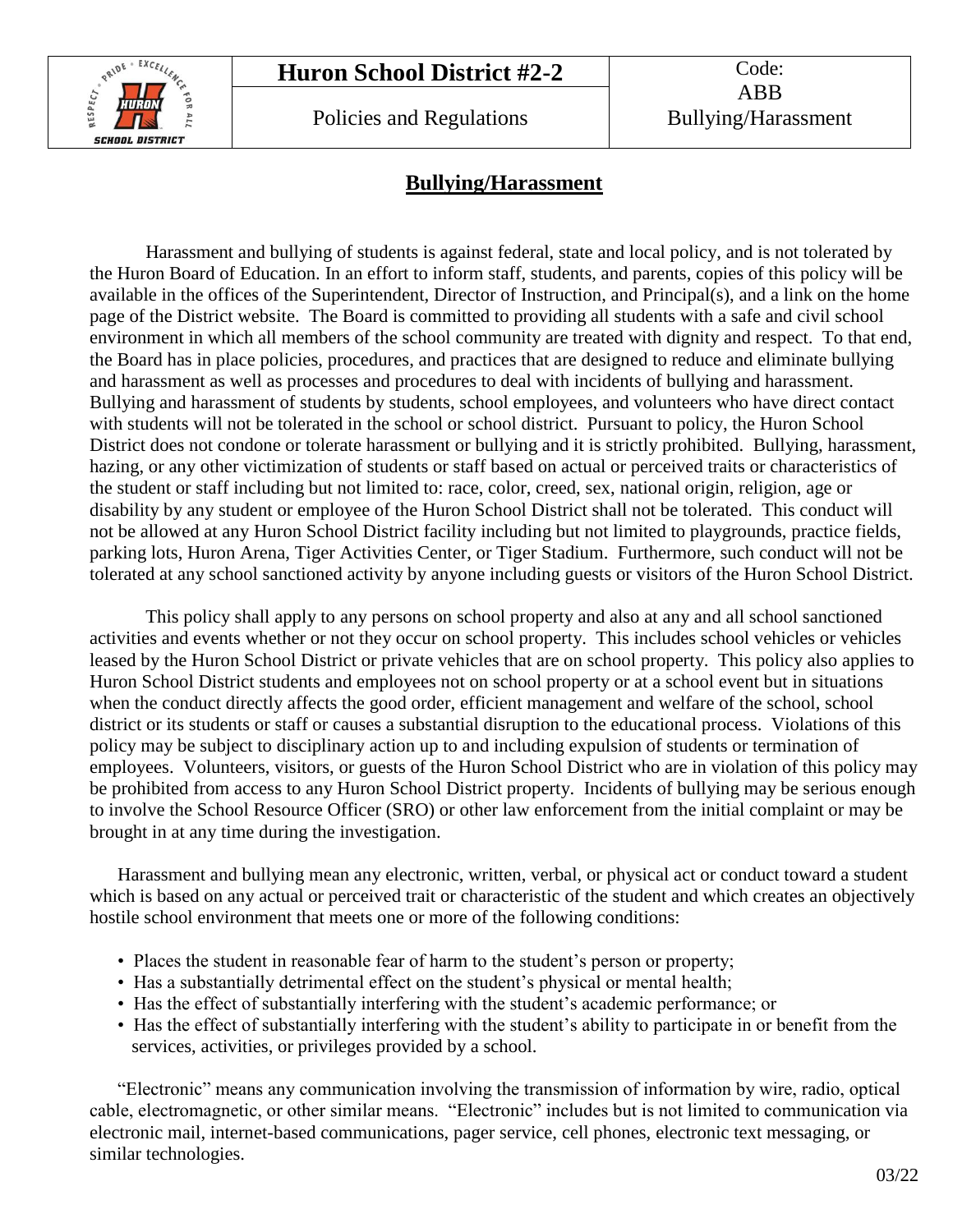# **Huron School District #2-2** Code:



Bullying or harassment has the purpose or effect of substantially or unreasonably interfering with a student's educational opportunities. This includes but is not limited to academic, co-curricular, extracurricular and social activities. Harassment and bullying may include, but are not limited to, the following behaviors and circumstances:

- Verbal, nonverbal, physical or written harassment, bullying, hazing, or other victimization that have the purpose or effect of causing injury, discomfort, fear, or suffering to the victim;
- Repeated remarks of a demeaning nature that have the purpose or effect of causing injury, discomfort, fear, or suffering to the victim;
- Implied or explicit threats concerning one's grades, achievements, property, etc. that have the purpose or effect of causing injury, discomfort, fear, or suffering to the victim;
- Demeaning jokes, stories, or activities directed at the student that have the purpose or effect of causing injury, discomfort, fear, or suffering to the victim;
- Unreasonable interference with a student's performance or creation of an intimidating, offensive, or hostile learning environment; and/or
- Stalking, harassment and threatening/harassing contacts by telephone, texting, email and other communication devices.

Sexual harassment means unwelcome sexual advances, requests for sexual favors, or other verbal or physical conduct of a sexual nature when:

- Submission to the conduct is made either implicitly or explicitly a term or condition of the student's education or benefits;
- Submission to or rejection of the conduct by a school employee is used as the basis for academic decisions affecting that student; or
- The conduct has the purpose or effect of substantially interfering with the student's academic performance by creating an intimidating, hostile, or offensive education environment.

In situations between students and school officials, faculty, staff, or volunteers who have direct contact with students, bullying and harassment may also include the following behaviors:

- Requiring that a student submit to bullying or harassment by another student, either explicitly or implicitly, as a term or condition of the targeted student's education or participation in school programs or activities; and/or
- Requiring submission to or rejection of such conduct as a basis for decisions affecting the student.

Retaliation against a person because the person has filed a bullying or harassment complaint or assisted and/or participated in a harassment investigation or proceeding is prohibited. An individual who knowingly files a false harassment complaint and a person who gives false statements in an investigation shall be subject to discipline by appropriate measures, as shall a person who is found to have retaliated against another in violation of this policy. A student found to have retaliated in violation of this policy shall be subject to measures up to, and including, suspension and expulsion. A school employee found to have retaliated in violation of this policy shall be subject to measures up to, and including, termination of employment. A school volunteer found to have retaliated in violation of this policy shall be subject to measures up to, and including, exclusion from school grounds. Individuals who knowingly file a false complaint may be subject to appropriate disciplinary action.

The school or school district will promptly and reasonably investigate allegations of bullying or harassment. The building principal or assistant principal or designee will be responsible for handling all complaints by students alleging bullying or harassment.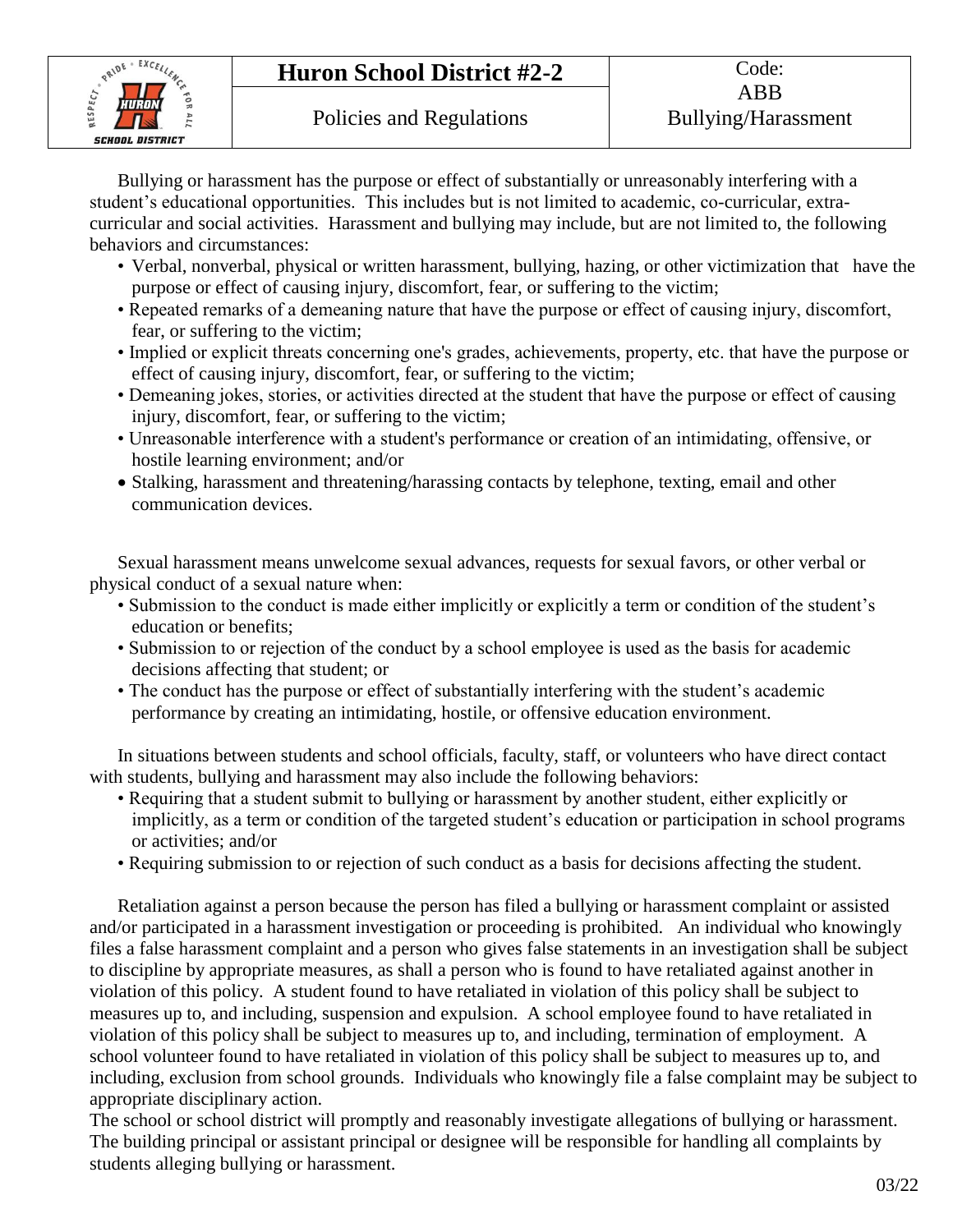

It is the responsibility of the superintendent, in conjunction with the investigator and principals, to develop procedures regarding this policy.

The superintendent is responsible for organizing training programs for students, school officials, faculty, staff, and volunteers who have direct contact with students. This training will take place no later than the first 20 school days of each school year. The training will include how to recognize bullying/harassment and what to do in case a student is bullied/harassed. It will also include proven effective bullying/harassment prevention strategies. The superintendent will develop a process for evaluating the effectiveness of the policy in reducing bullying/harassment. As part of this evaluation the superintendent will determine what additional training, if any, is necessary to improve effectiveness of the policy and procedures. The superintendent shall annually report to the Board on the implementation of this policy and its effectiveness in reducing bullying and harassment. The superintendent will make recommendations to modify this policy and/or its accompanying procedures to ensure they are effective.

All documentation associated with a complaint shall be maintained by the building principal for a period of three years. The superintendent is responsible for monitoring the written records to ensure the policies and procedures are being followed. The superintendent can be contacted at 150 5<sup>th</sup> Street SW, Huron, SD 57350 or by calling 605-353-6990.

The Board will annually publish this policy. The policy may be publicized by the following means:

- Inclusion in the student handbook.
- Inclusion in the employee handbook
- Inclusion in the registration materials
- Inclusion on the school or school district's web site and a copy shall be made to any person at the central administrative office at  $1505^{\text{th}}$  St. SW, Huron, SD 57350.

Students who feel that they have been bullied/harassed should:

- Communicate to the bully/harasser that the individual expects the behavior to stop, if the individual is comfortable doing so. If the individual wants assistance communicating with the bully/harasser, the individual should ask a teacher, counselor, bus driver or principal to help.
- If the bullying/harassment does not stop, or the individual does not feel comfortable confronting the harasser, the individual should:
	- -- tell a teacher, counselor, bus driver or principal; and
	- -- write down (or narrate to parent or school official) exactly what happened, keep a copy and give another copy to the teacher, counselor or principal including;
		- what, when and where it happened;
		- who was involved:
		- exactly what was said or what the bully/harasser did;
		- witnesses to the bullying/harassment;
		- what the student said or did, either at the time or later;
		- how the student felt; and
		- how the bully/harasser responded.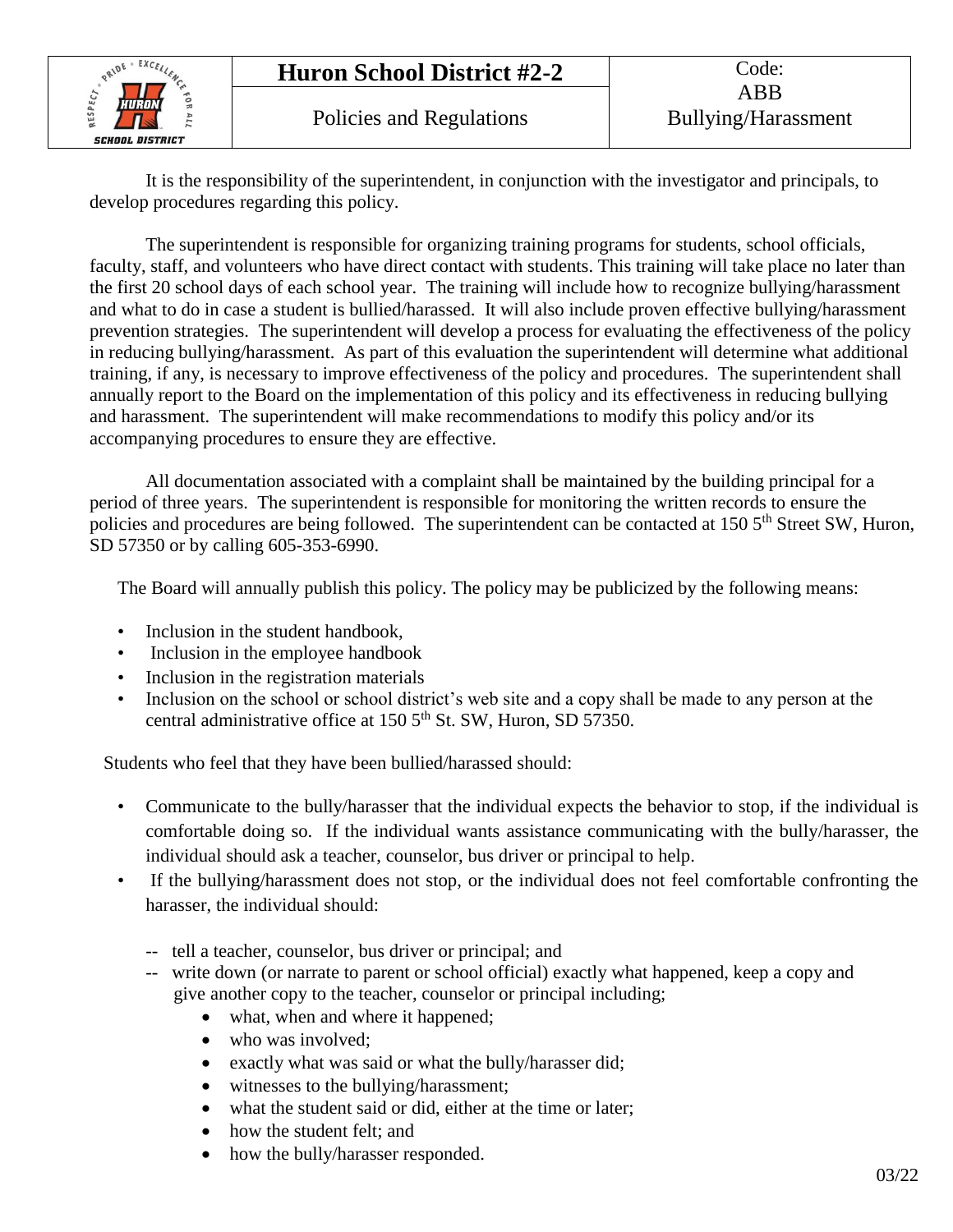

-- teachers or counselors receiving a report, or who witness bullying or harassment, must report the incident to the building principal by the end of the school day in which the event occurred, but in no case later than the morning of the next school day.

All staff that receive a report of bullying/harassment or view bullying/ harassment behavior must fill out the bullying incident form and submit it to the school principal within one school day from the incident. While it is strongly encouraged that students complete a bullying/harassment report, the filing of a report is not mandatory. Staff are still required to complete the incident report form if a student or another staff member or parent or other interested party comes to them to report that they or someone they know was bullied or harassed. The principal may conduct an investigation of the incomplete report.

#### **FORMAL COMPLAINT PROCEDURE**

An individual who believes that he/she has been harassed or bullied will notify the principal or assistant principal in his/her building who is the designated investigator. The alternate investigator is the school counselor assigned to a student's attendance center. The investigator may request that the individual complete the /Bullying/Harassment Formal Complaint form and turn over evidence of the harassment, including, but not limited to, letters, tapes, or pictures. The complainant shall be given a copy of the completed complaint form. Information received during the investigation is kept confidential to the extent possible. When possible, the principal should utilize the school counselor as a "third party recorder" providing an independent document for reference to the investigation, interviews, and resolution meetings.

The principal or the alternate investigator, with permission from the principal, has the authority to initiate an investigation in the absence of a written complaint.

#### **INVESTIGATION PROCEDURE**

The investigator will reasonably and promptly commence the investigation upon receipt of the complaint. The investigation should begin within two school days, or within two work days during school recesses. Extenuating circumstances causing the delay of an investigation must be submitted to the superintendent for approval. The length of the investigation is governed by the facts and complexity of each individual case but should be completed within 30 days of the complaint. The superintendent may approve an extension in special circumstances. The investigator will interview the complainant and the alleged harasser. The alleged bully/harasser may file a written statement in response to the complaint. The investigator may also interview witnesses as deemed appropriate.

Upon completion of the investigation, the investigator will make written findings and conclusions as to each allegation of bullying/harassment and produce written findings and conclusions. An alternate investigator will provide a copy of the written findings of the investigation to the principal.

## **RESOLUTION OF THE COMPLAINT**

Following the completion of his/her own investigation or upon receipt of an alternate investigator's report, the principal may investigate further, if deemed necessary, and make a determination of any appropriate additional steps, which may include discipline. If during the course of completing the report, it is determined that the report is a false report, the completed form will still be provided to the principal who may take disciplinary action for filing a false report. Filing of false reports may be considered by the principal when determining if bullying or harassment has occurred.